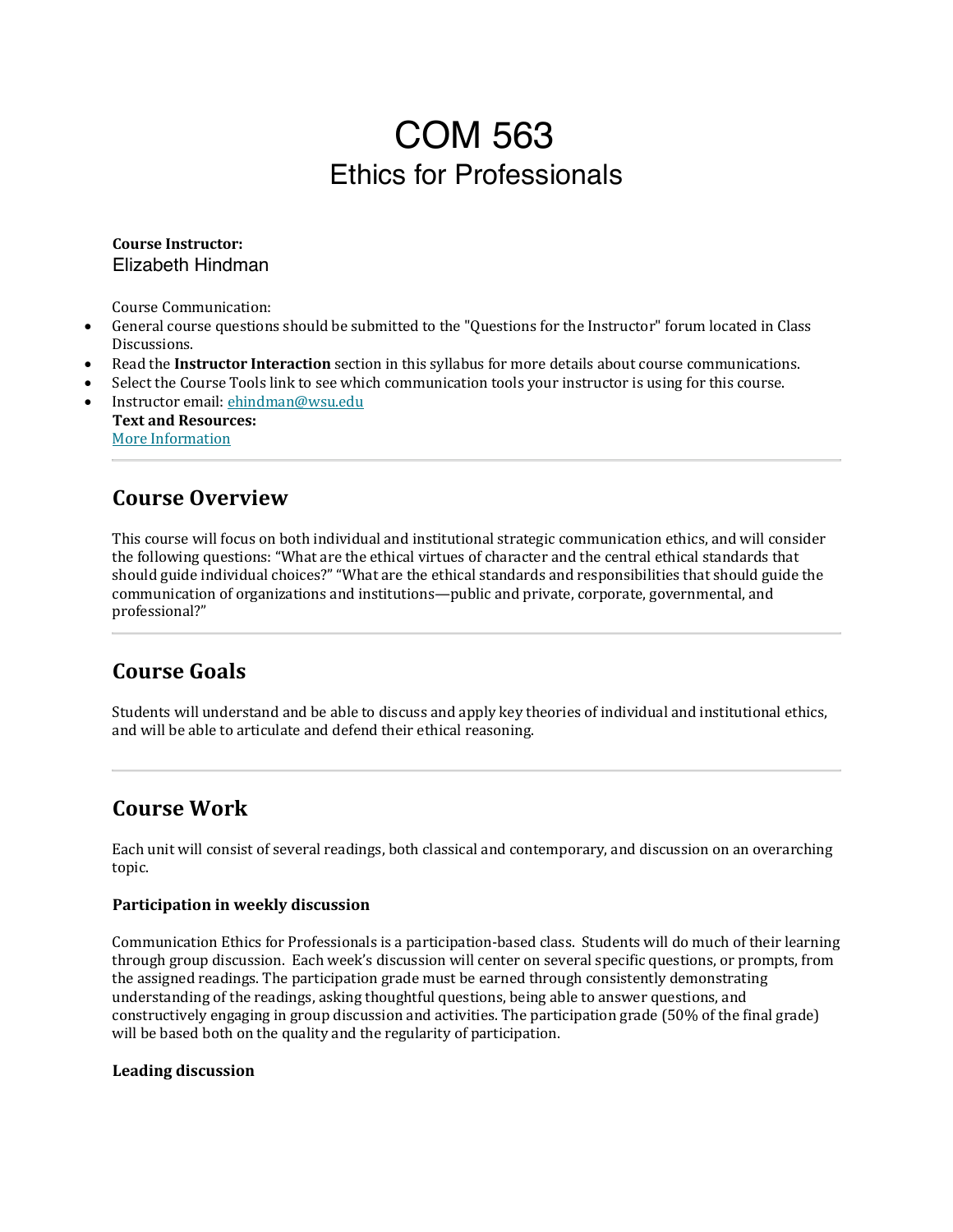Once during the semester each student will have the opportunity to tailor the class and introduce classmates to topics and ethical dilemmas specifically relevant to the individual student. To that end, each student will choose a specific topic and assign relevant readings for the class, and lead a thoughtful discussion on that topic. The 'leading discussion' grade is worth 25% of the final grade.

#### **Final written outline and presentation**

The final project has two components: a written outline and a presentation. Students will apply ethical principles to real-life professional situations by using those principles to analyze and critique the choices of an individual or organization in a specific violation of communication ethics. The project will consist of a summary of the situation, an explanation of the ethical principles and theories relevant to the situation, and an analysis of the various choices available and the choice that was made, using the relevant ethics principles. The written outline is worth 10% of the final grade, while the presentation is worth 15% and will be about 15 minutes long. Information about the presentation medium will be presented in the assignment.

#### **Instructor Interaction**

I expect to be active in the course space most business days. You can expect responses to emails or questions received within one business day.

### **Late Work Policy**

Work (discussion posts, final projects. etc.) will be due at 11:59 p.m. on the due date. Late work will not be accepted or graded.

#### **Academic Integrity**

Cheating and academic misconduct are defined in WSU's Academic Integrity Policy, which can be found in the WSU Student Handbook (WAC 504-26-202—Acts of Dishonesty and WAC 504-26-010--Definitions). It is your responsibility to read and understand these definitions. Lack of knowledge is not an excuse for academic misconduct.

Plagiarism and other forms of cheating and/or academic misconduct will not be tolerated. The Murrow College's minimum penalty for an academic dishonesty violation of WSU's Standards of Conduct for Students is a zero on the assignment or test without an option to make up the points lost. In addition, college policy requires that a full letter-grade be deducted from the final grade earned in the class. The College's maximum penalty is failure of the course. Additionally, I will report all instances of academic misconduct to the Office of Student Conduct, which may institute its own sanctions, including expulsion from the university.

I define plagiarism as the re-use of your own work for this or another class (self-plagiarism) or appropriation of another's language, thoughts, ideas or creation, and representation of them as one's own. For further explanation of plagiarism and other forms of academic misconduct, please see https://conduct.wsu.edu/ and http://apps.leg.wa.gov/WAC/default.aspx?cite=504-26 In addition to the above information on academic dishonesty, please remember that as a WSU student you are always accountable to the Student Code of Conduct, which can be found here: http://apps.leg.wa.gov/WAC/default.aspx?cite=504-26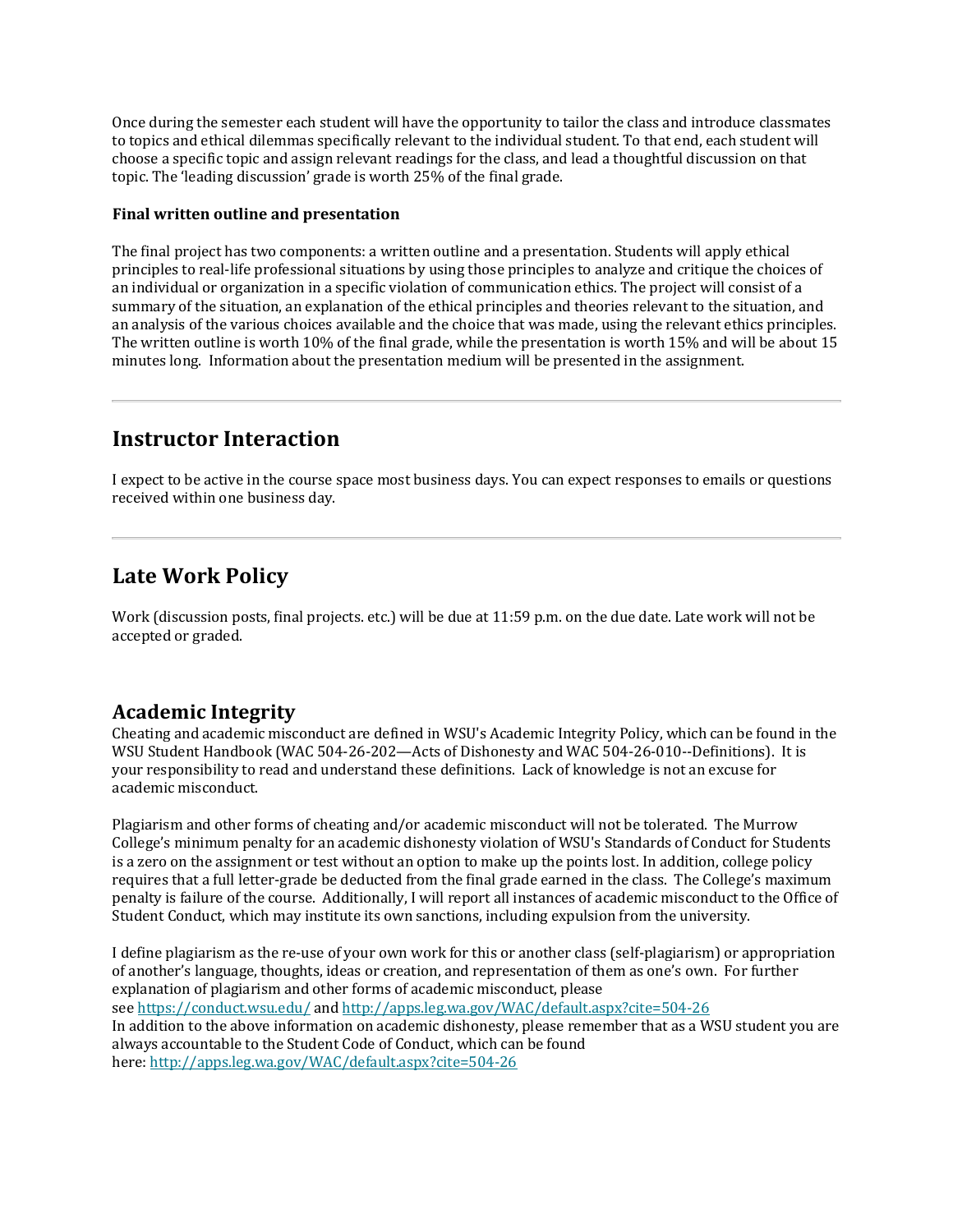# **Grading**

As this is a graduate-level Communication course, I have high expectations for your work. Assignments will be graded on both content and writing/presentation. If you have questions about any assignment, please ask. Each assignment will be graded using a published rubric, which typically will award points for various elements of the assignment based on whether those elements meet the basic criteria, demonstrate proficient work, or are exemplary. Please see the individual assignment rubrics for more detail.

| <b>Course Work</b>                     | <b>Percent of Final Grade</b> |  |
|----------------------------------------|-------------------------------|--|
| Participation in weekly discussion     | 50%                           |  |
| Leading discussion                     | 25%                           |  |
| Final project outline and presentation | 25%                           |  |

| Grade | <b>Percent</b> | Grade                  | <b>Percent</b> |
|-------|----------------|------------------------|----------------|
| A     | 93 and above   |                        | 73-76.99%      |
| $A-$  | 90-92.99%      | $\mathbf{G}^{\bullet}$ | 70-72.99%      |
| $B+$  | 87-89.99%      | D+                     | 67-69.99%      |
| B     | 83-86.99%      |                        | 60-66.99%      |
| B-    | 80-82.99%      |                        | 0-59.99%       |
| $C+$  | 77-79.99%      |                        |                |

# **Incomplete Grade Policy (Academic Rule 90h)**

Incompletes are granted only with permission of the instructor and are subject to the following guidelines:

- 1. Students must request an incomplete in writing or by e-mail from the instructor before the end of the semester.
- 2. The request must be signed and dated by the student (or identified by student's e-mail address), and must explain the reasons behind the request for the incomplete.
- 3. In order to be considered for an incomplete, **there are two main conditions:**
- 1. A student must complete a minimum amount of the assigned course work. Specifically, a student must complete 75 percent of the course work.
- 2. A student must have a mathematical possibility of passing the class. A passing grade is 60 percent or above for the entire course.
- 4. If extraordinary circumstances (e.g., family emergency, serious illness) are involved and are documented to the instructor's satisfaction, the professor/ instructor retains the discretion to grant an incomplete even if the minimum conditions outlined in item 3 above are not met.

If an incomplete is granted, the standard WSU policy applies (i.e., ALL work must be completed within one full year from the end of the enrollment semester at issue, unless a shorter time is specified by the instructor. Otherwise, an automatic grade of "F," or failing, will be entered on the student's transcript).

# **Course Schedule**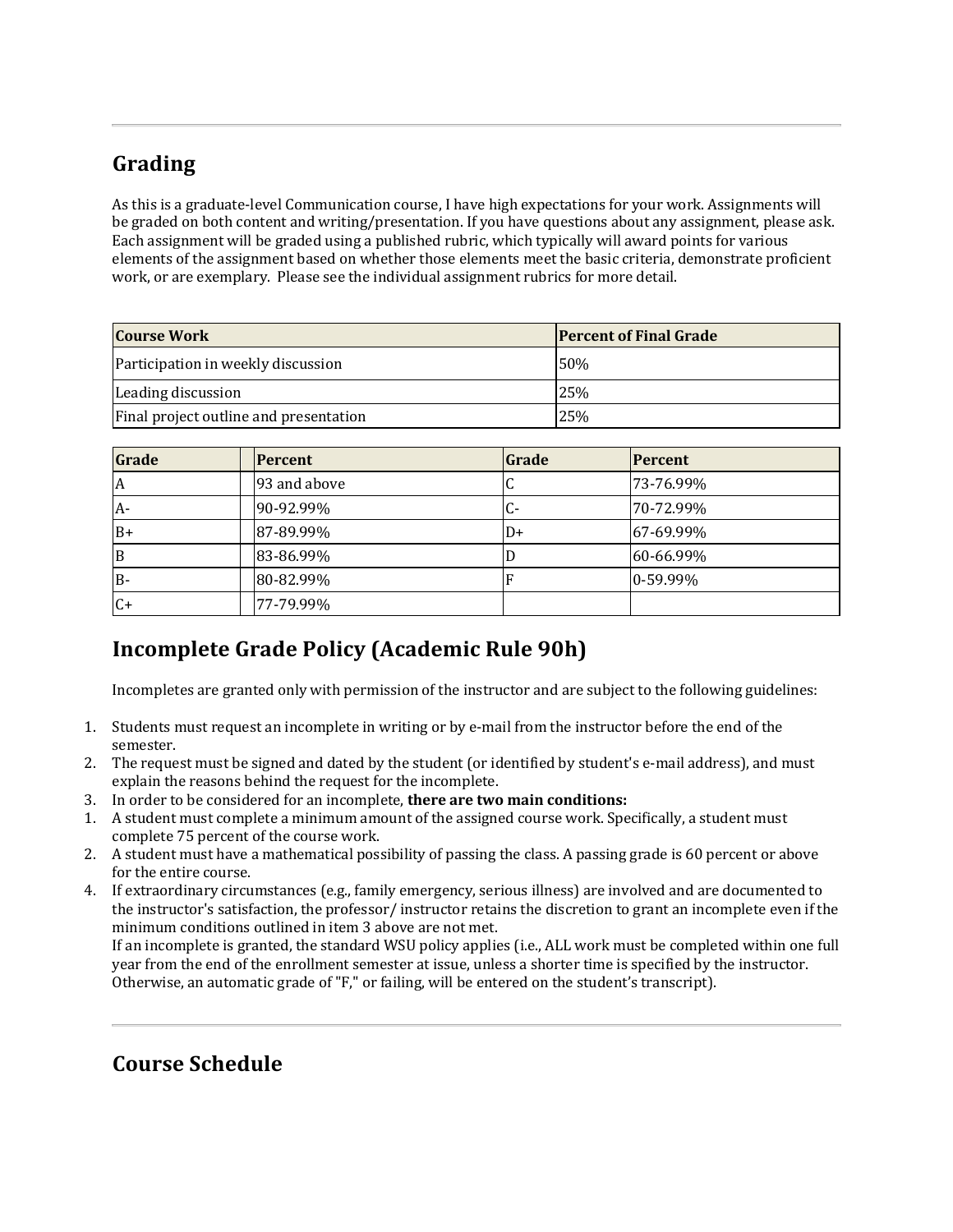| <b>Dates</b>             | <b>Lesson</b>                                                                             | <b>Assignment</b> | <b>Due Day/Time</b><br>11:55 pm Pacific                                   |
|--------------------------|-------------------------------------------------------------------------------------------|-------------------|---------------------------------------------------------------------------|
| Week 1<br>$1/8 - 1/14$   | 1: Introduce yourself AND L1. Ethics<br>Definition                                        | Discussion        | Original Post: Wed (this week only,<br>original posts are due Wednesday). |
|                          |                                                                                           |                   | Response and Guided Posts: Friday                                         |
| Week 2                   |                                                                                           | Discussion        | Original Post: Tuesday                                                    |
| $1/15-1/21$              | 2: Moral Development                                                                      |                   | Response and Guided Posts: Friday                                         |
| Week 3<br>$1/22 - 1/28$  | 3: Deontology                                                                             | Discussion        | Original Post: Tuesday                                                    |
|                          |                                                                                           |                   | Response and Guided Posts: Friday                                         |
| Week 4<br>$1/29 - 2/4$   | 4: Teleology                                                                              | Discussion        | Original Post: Tuesday                                                    |
|                          |                                                                                           |                   | Response and Guided Posts: Friday                                         |
| Week 5                   | 5: Virtue Theory                                                                          | Discussion        | Original Post: Tuesday                                                    |
| $2/5 - 2/11$             |                                                                                           |                   | Response and Guided Posts: Friday                                         |
| Week 6                   | 6:                                                                                        | Discussion        | Original Post: Tuesday                                                    |
| $2/12 - 2/18$            | (Interpersonal) Dialogical Perspectives                                                   |                   | Response and Guided Posts: Friday                                         |
| Week 7                   | 7: Organizational Communication and<br><b>Ethics Codes</b>                                | Discussion        | Original Post: Tuesday                                                    |
| $2/19 - 2/25$            |                                                                                           |                   | Response and Guided Posts: Friday                                         |
| Week 8                   | 8: Intercultural and Multicultural                                                        | Discussion        | Original Post: Tuesday                                                    |
| $2/26 - 3/4$             | <b>Communication Ethics</b>                                                               |                   | Response and Guided Posts: Friday                                         |
| Week 9<br>$3/5 - 3/11$   | 9: Student-led Topic TBD                                                                  | Discussion        | Original Post: Tuesday. Student<br>leader material due 2/26               |
|                          |                                                                                           |                   | Response and Guided Posts: Friday                                         |
|                          |                                                                                           |                   | <b>SPRING BREAK 3/12-3/18</b>                                             |
| Week 10<br>$3/19 - 3/25$ | 10: Student-led Topic TBD                                                                 | Discussion        | Original Post: Tuesday. Student<br>leader material due 3/5                |
|                          |                                                                                           |                   | Response and Guided Posts: Friday                                         |
| Week 11<br>$3/26 - 4/1$  | 11: Student-led Topic TBD                                                                 | Discussion        | Original Post: Tuesday. Student<br>leader material due 3/12               |
|                          |                                                                                           |                   | Response and Guided Posts: Friday                                         |
| Week 12<br>$4/2 - 4/8$   | 12: Student-led Topic TBD                                                                 | Discussion        | Original Post: Tuesday. Student<br>leader material due 3/19               |
|                          |                                                                                           |                   | Response and Guided Posts: Friday                                         |
| Week 13<br>$4/9 - 4/15$  | 13: Project Presentations<br>(presentation due Sunday at beginning Discussion<br>of week) |                   | <b>First Response Post:</b><br>Tuesday. Presenter material due<br>4/8     |
|                          |                                                                                           |                   | <b>Subsequent Posts: Friday</b>                                           |
| Week 14<br>$4/16 - 4/22$ | 14: Project Presentations<br>(presentation due Sunday at beginning Discussion<br>of week) |                   | <b>First Response Post:</b><br>Tuesday. Presenter material due<br>4/15    |
|                          |                                                                                           |                   | <b>Subsequent Posts: Friday</b>                                           |
| Week 15<br>$4/23 - 4/29$ | 15: Project Presentations<br>(presentation due Sunday at beginning Discussion<br>of week) |                   | <b>First Response Post:</b><br>Tuesday. Presenter material due<br>4/22    |
|                          |                                                                                           |                   | <b>Subsequent Posts: Friday</b>                                           |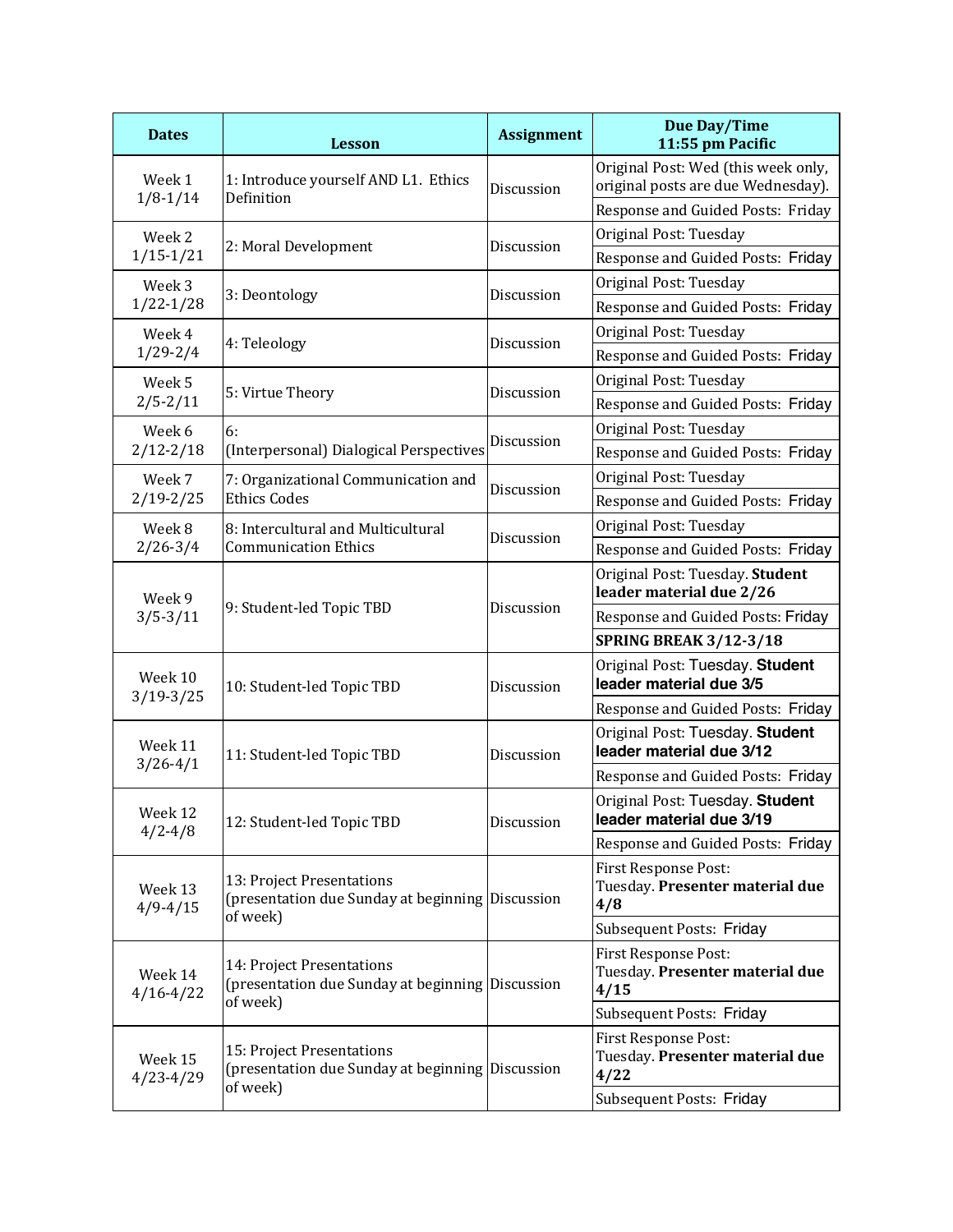# **Academic Regulations**

Students enrolled in online courses are subject to the same University academic regulations as on-campus students. For the most accurate and up to date information go tohttp://registrar.wsu.edu/academicregulations/.

#### **Midterm Grade Policy**

Midterm grades will be submitted for students enrolled in undergraduate courses that span the entire regular fall and spring 16-week semester by 5:00 p.m. on the Wednesday of the eighth week. Midterm grades are not required during Summer semester or for any courses scheduled in a session less than 16 weeks during Fall and Spring semesters.

For courses that are letter graded, midterm grades may reflect the full range of letter grades (A-F) or may use the C or F grade only. Specifics for this course are located at the top of the grading section. (If this information is missing, please contact your instructor.)

- C and F are defined as follows:
- A **C** midterm grade is given to any student who is making satisfactory progress.
- An F midterm grade is given to any student whose progress is not acceptable and who needs to discuss his/her progress with the instructor.

The assessment should not be interpreted as a formal grade, but rather as an indication of the student's progress to date. Midterm grades are advisory and do not appear on the student's permanent record, the WSU transcript.

# **Credit Hour Equivalent**

Academic regulation 27 http://www.catalog.wsu.edu/General/AcademicRegulations/ListBy/27 . Academic credit is a measure of the total minimum time commitment required of a typical student in a specific course. For the WSU semester system, one semester credit is assigned for a minimum of 45 hours.

### **Academic Regulations**

Students enrolled in online courses are subject to the same University academic regulations as on-campus students. For the most accurate and up to date information go tohttp://registrar.wsu.edu/academicregulations/.

#### **Midterm Grade Policy**

Midterm grades will be submitted for students enrolled in undergraduate courses that span the entire regular fall and spring 16-week semester by 5:00 p.m. on the Wednesday of the eighth week. Midterm grades are not required during Summer semester or for any courses scheduled in a session less than 16 weeks during Fall and Spring semesters.

For courses that are letter graded, midterm grades may reflect the full range of letter grades (A-F) or may use the C or F grade only. Specifics for this course are located at the top of the grading section. (If this information is missing, please contact your instructor.)

- C and F are defined as follows:
- A C midterm grade is given to any student who is making satisfactory progress.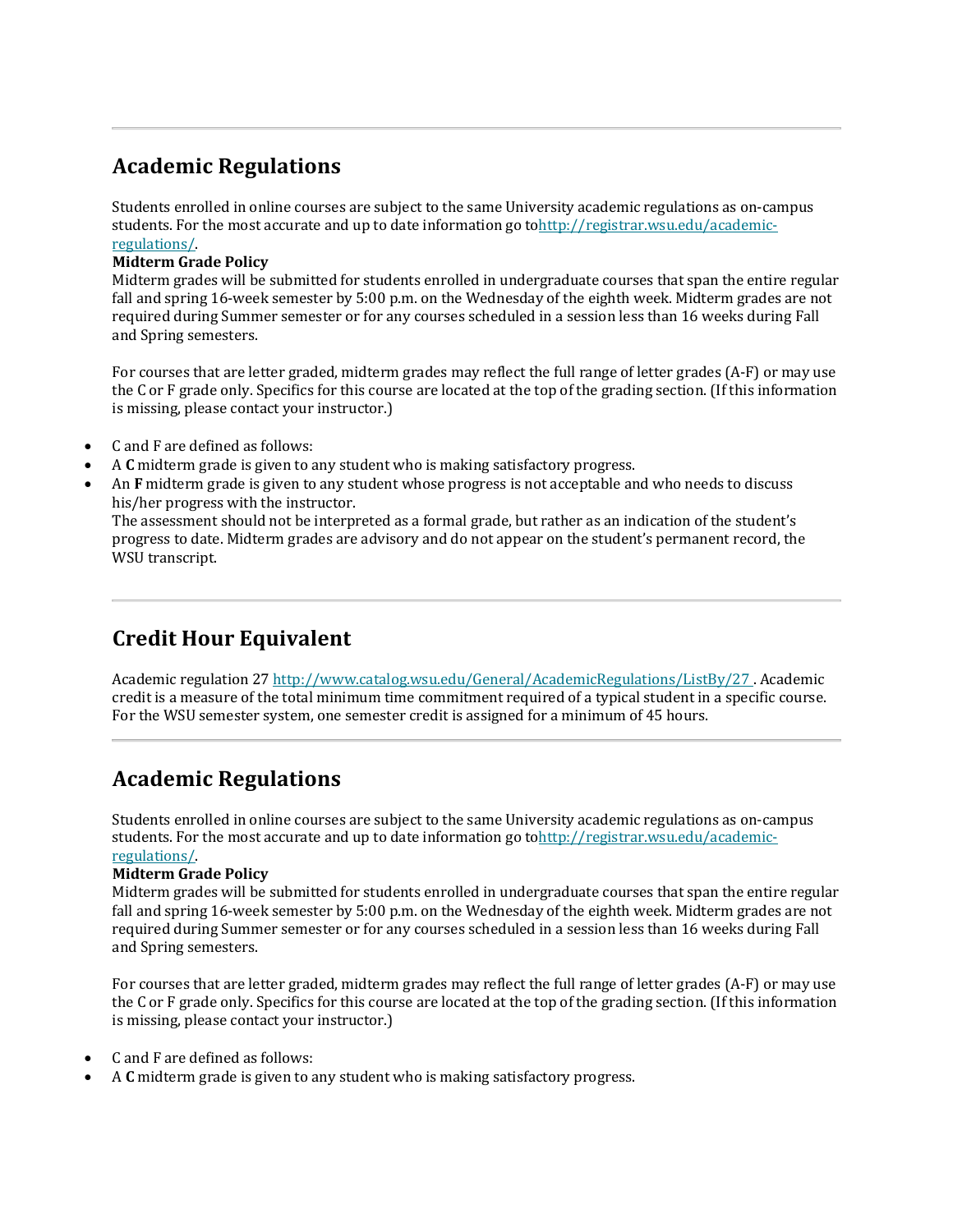An **F** midterm grade is given to any student whose progress is not acceptable and who needs to discuss his/her progress with the instructor.

The assessment should not be interpreted as a formal grade, but rather as an indication of the student's progress to date. Midterm grades are advisory and do not appear on the student's permanent record, the WSU transcript.

#### **Student Privacy**

As a University student, you have legal rights under the Family Educational Rights and Privacy Act (FERPA) for protection of your academic records. For a complete explanation of these rights, visit the URL associated with your home campus in the Academic Regulations section or http://registrar.wsu.edu/ferpa.

# **Academic Integrity**

Academic integrity is the cornerstone of higher education. As such, all members of the university community share responsibility for maintaining and promoting the principles of integrity in all activities, including academic integrity and honest scholarship. *Academic integrity will be strongly enforced in this course. Violation of WSU's Academic Integrity Policy (identified in Washington Administrative Code (WAC) 504-26-010(3) and - 404)* may result in penalties up to and including failing the assignment, exam, quiz, course requirement, or the *course itself and students will not have the option to withdraw from the course pending an appeal, and will be reported to the Office of Student Conduct.* 

*Cheating includes, but is not limited to, plagiarism and unauthorized collaboration as defined in the Standards of* Conduct for Students, WAC 504-26-010(3). You need to read and understand all of the definitions of *cheating:* http://app.leg.wa.gov/WAC/default.aspx?cite=504-26-010. If you have any questions about what is and is not allowed in this course, you should ask course instructors before proceeding. If you wish to appeal a faculty member's decision relating to academic integrity, please use the form available at conduct.wsu.edu. Also, if you wish to report a violation of WSU's academic integrity **policies, please contact the Office of Student Conduct at 509-335-4532 or conduct@wsu.edu** COPYRIGHT

Any course-related materials, presentations, lectures, etc. are the instructor's intellectual property and may be protected by copyright. The use of University electronic resources for commercial purposes, including advertising to other students to buy notes, is a violation of WSU's computer abuses and theft policy (WAC 504-26-218).

# **Online Collaboration**

The essence of education is exposure to diverse viewpoints. In your discussion posts you'll meet students with vastly different opinions and backgrounds. When you don't agree with their views, pause a moment. Weigh their words. You're encouraged to disagree with the substance of others' ideas and opinions, but do so with an active sense of respect for one another, and without losing focus on the topic at hand. Personal attacks, inflammatory statements, flaming, trolling, and disruption of the discussion do not have a place in academic discourse.

Your instructors will promote high-quality academic discussions by removing any posts they view as disruptive of the educational process and alerting students whose posts have been removed that they have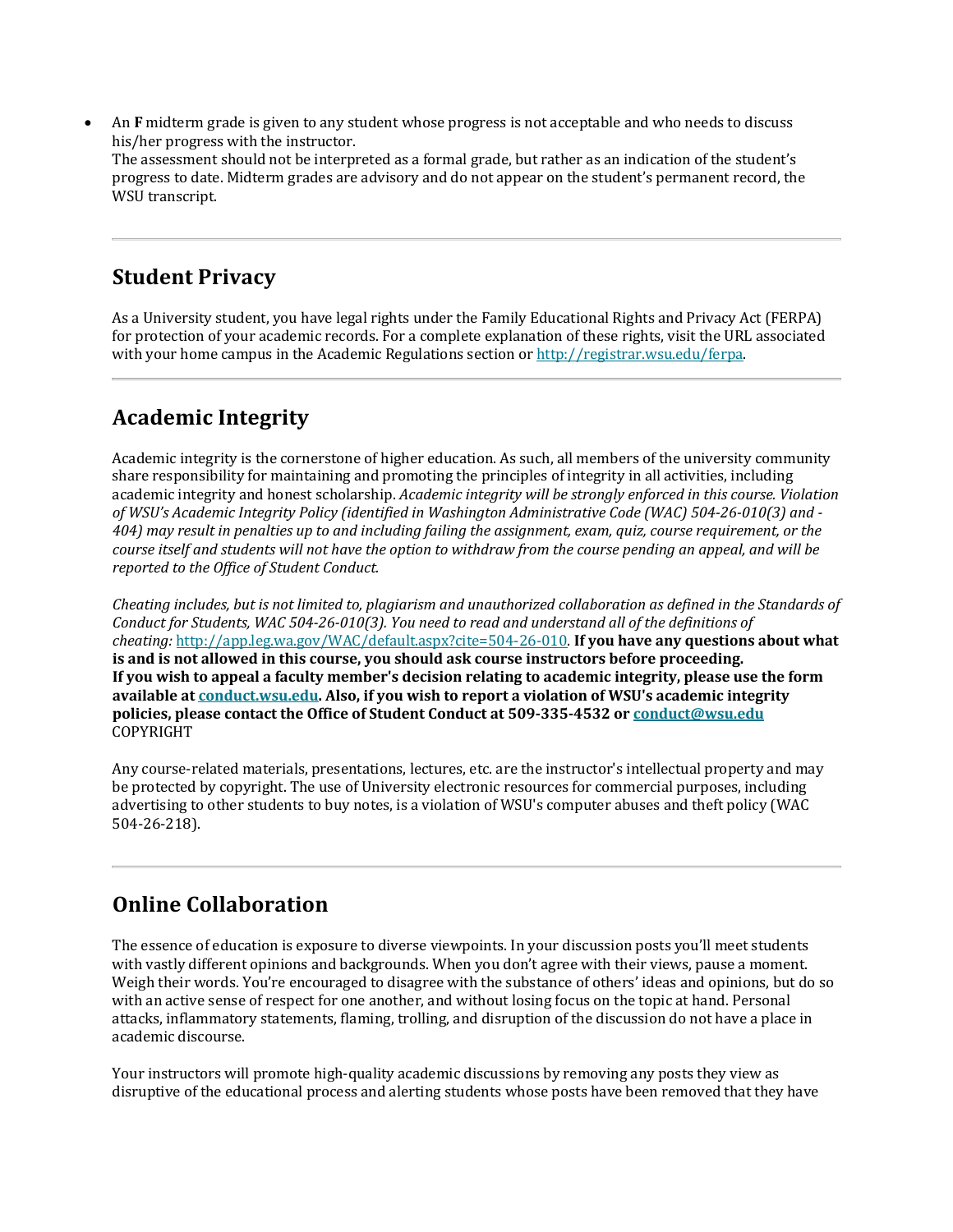violated course expectations. Students who continue to misuse the discussion boards after a warning may be subject to removal of access rights, course failure, and referral to the Office of Student Conduct.

Postings must comply with University policy on use of computing resources, including those regarding harassment and discrimination, as well as conform to the Standards of Conduct for Students. Students are encouraged to review the Standards, particularly WAC 504-26-218, 504-26-220, and 504-26-222. Visit the University Website specific to your campus of enrollment for more information.

In certain courses, assessment of discussion posts is part of the final grade. Criteria for evaluating your discussion participation will be explained elsewhere in the course space, if applicable.

#### **Netiquette**

Just as in a physical classroom, a good discussion in an online classroom depends on everyone feeling safe and respected. Here are a few tips for creating an educational and enjoyable discussion space:

- It is difficult to "read" emotion in online discussions be clear, use emoticons or concisely express your feelings (e.g., "ha, ha")
- Use of all capitals sends the message that YOU ARE SHOUTING!
- Give positive feedback ("good idea, thanks"), be polite, and avoid hostile or curt comments, stereotypes and labels.
- Apply the same standards you would follow in a face-to-face classroom discussion.
- Maintain a sense of dignity and decorum (an online class is not the same as your Facebook account or your email).
- Argue not with emotion but with knowledge, facts, authority and reason. For more on the Core Rules of Netiquette, visit http://coursedesign.colostate.edu/obj/corerulesnet.html

### **Critical Thinking**

The ability to think and write critically is an essential skill in many walks of life. Critical thinking skills are developed and refined through practice, self-reflection, and the critique and support of peers and instructors. Throughout this course you will have many opportunities to exercise your analytical thinking, synthesize information, and apply knowledge to real-life situations.

The course developer or your instructor may have provided a critical thinking rubric in this course space, if applicable, to assess your own writing and that of other students. Please review it carefully before completing each activity.

### **Reasonable Accommodations**

Reasonable accommodations are available in online classes for students with a documented disability. All accommodations must be approved through your WSU Disability Services office. If you have a disability and need accommodations, we recommend you begin the process as soon as possible.

For more information contact a Disability Specialist on your home campus:

- Global Campus http://accesscenter.wsu.edu/students/global-campus-students/
- Pullman: 509-335-3417 http://www.accesscenter.wsu.edu, Access.Center@wsu.edu
- Spokane: https://spokane.wsu.edu/studentaffairs/disability-resources/
- Tri-Cities: http://www.tricity.wsu.edu/disability/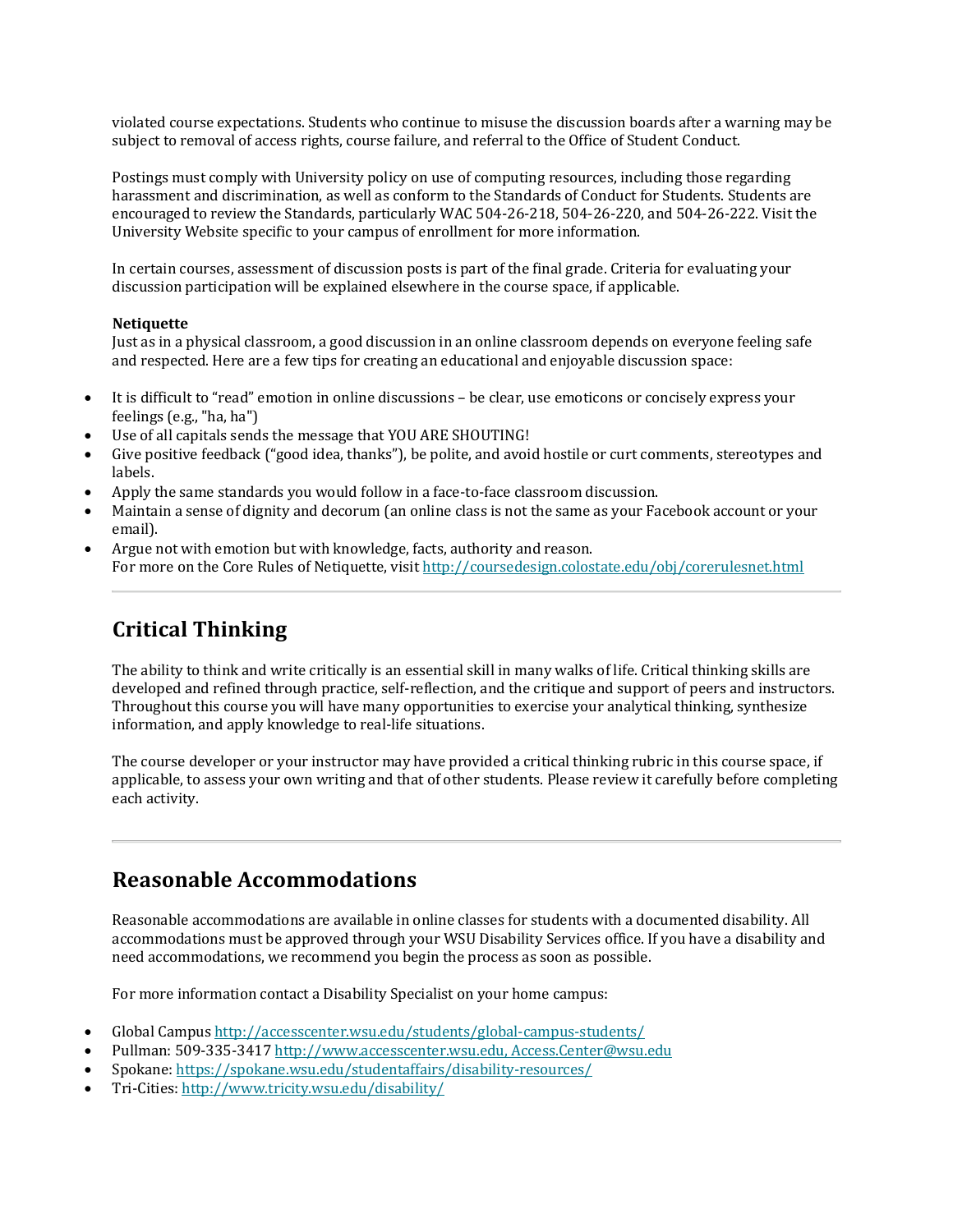Vancouver: 360-546-9138 http://studentaffairs.vancouver.wsu.edu/student-resource-center/disabilityservices

# **Technical Support**

If you need technical assistance, please select the **Course Information** link in the course menu, then select **Technical Support**.

### **WSU Online Student Support**

The WSU Online Web site http://online.wsu.edu/currentStudent/Default.aspx ) has all the non-content and administrative related information you need to be a successful online learner.

- If you need help but aren't sure who to contact, the Student Services Office is here to help! See Student Services.
- Study tips and Skills for success are also available to resources that will give you a good head start in assuring success with your course.

#### **Library Support**

All students enrolled in Washington State University online courses can use the WSU Libraries online databases and receive reference and research assistance from their home campus. Students can also borrow books and other circulating material as well as access full-text journal articles.

- General Library Links by Campus
- Pullman: http://libraries.wsu.edu
- Global Campus: http://libguides.libraries.wsu.edu/global
- Vancouver: http://library.vancouver.wsu.edu/
- Tri-Cities: http://tricities.wsu.edu/library
- Spokane Riverpoint and Nursing at Yakima: https://spokane.wsu.edu/library/
- College of Nursing: http://nursing.wsu.edu/Libraries-&-Resources/index.html
- Review the Libraries' Online Information for more guidance.

### **eTutoring**

As a WSU student enrolled in an undergraduate course, you have **FREE unlimited** access to eTutoring.org, a tutoring platform that enables students and tutors to collaborate in an online environment. This is not a course requirement, but simply an available resource that you may utilize as needed. With three ways to access a tutor you can choose the one that best fits your needs.

- Writing Lab tutors will respond to papers in ANY academic subject, including history, anthropology, sociology, and everything else. If you're working on a paper for ANY of your courses our tutors can help you. Just submit your paper, ask specific questions on the submission form and a tutor will respond within 24-48 hours.
- eChat rooms allow students to meet with tutors in one-on-one tutoring sessions via a fully interactive, virtual online environment.
- Students can also leave specific questions for an eTutor in any of our subjects by taking advantage of our eQuestions option. Our tutors will respond to your question within 24-48 hours.